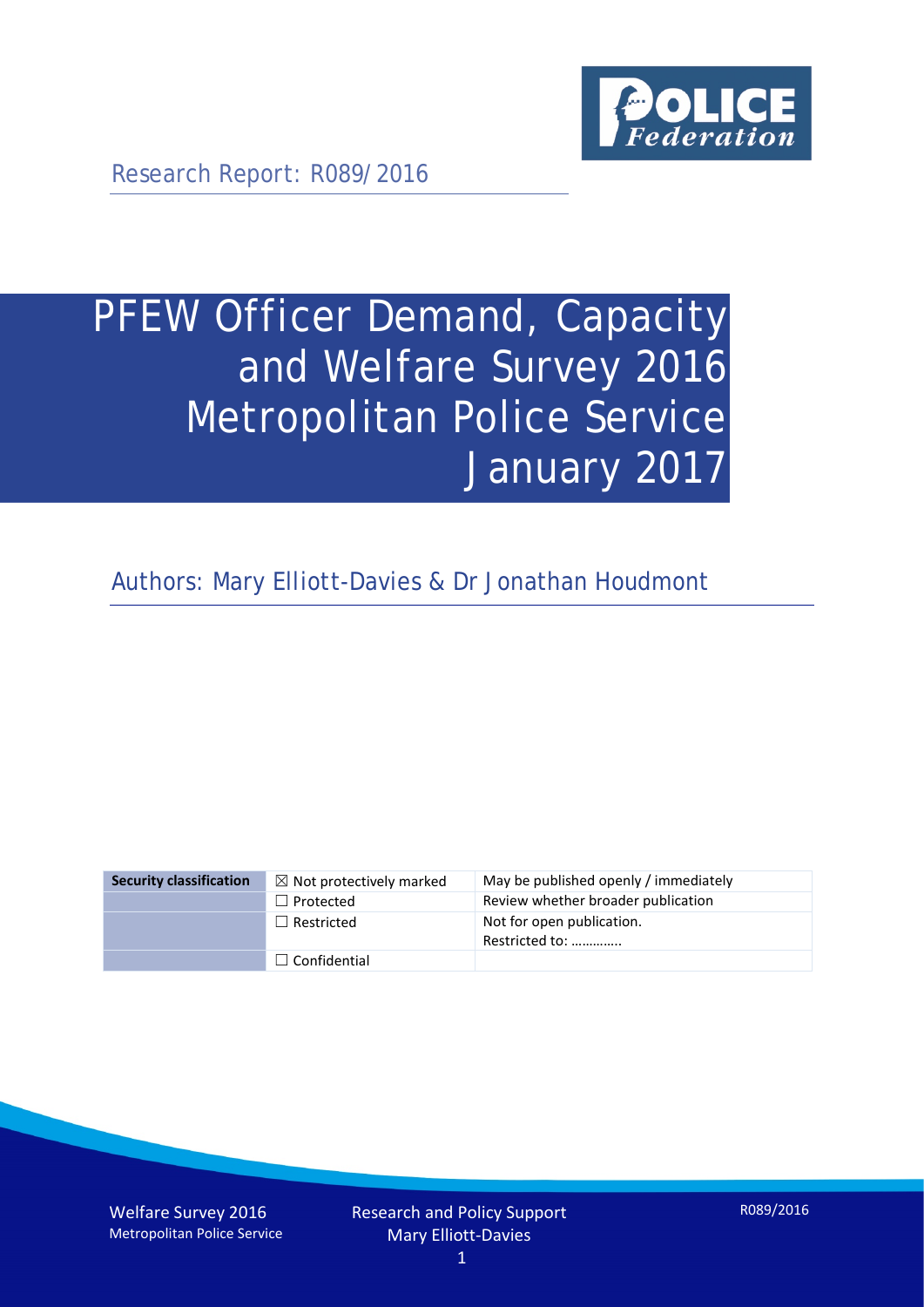# **1. FOREWORD**

#### **INTRODUCTION**

In recent times policing in England and Wales has experienced unprecedented budgetary cuts amount[i](#page-15-0)ng to an 18% real-term reduction since 2010.<sup>1</sup> The impact on police officer numbers has been considerable, with a 14% fall in officer numbers over a seven year period from a high of 143,734 in 2009<sup>[ii](#page-15-1)</sup> to 124,066 in March 2016.<sup>[iii](#page-15-2)</sup> Evidence from a focus group study conducted by the PFEW<sup>[iv](#page-15-3)</sup> highlighted that these reduction's may be having a negative effect on officers individual wellbeing. It was within this context that the 2016 PFEW Officer Demand, Capacity, and Welfare Survey took place.

This report provides a summary of responses to key questions from the 2016 PFEW Officer Demand, Capacity, and Welfare Survey from respondents in **Metropolitan Police Service**.

Where appropriate, details of average responses for the police service as a whole are also presented. However, differences between the national and local responses have not been tested statistically and therefore any differences reported are for guidance only and must be treated with caution.

Force rankings have not been included due to the vast range of response rates across forces (2.1% - 34.2%), making comparisons inappropriate without the application of inferential statistics to address the extreme variations in sample sizes (range: 34 -3909). In addition, forces with less than 100 respondents were not provided with a force level report as their sample size was too small to be representative of the force as a whole and may have enabled identification of individuals based on their demographics.

Please be aware that the total number of responses for each item may vary slightly as not all items were answered by all respondents, and all percentages are rounded to the nearest whole number. In addition, the actual differences between any and all groups may be quite small and these details should be considered when interpreting the data.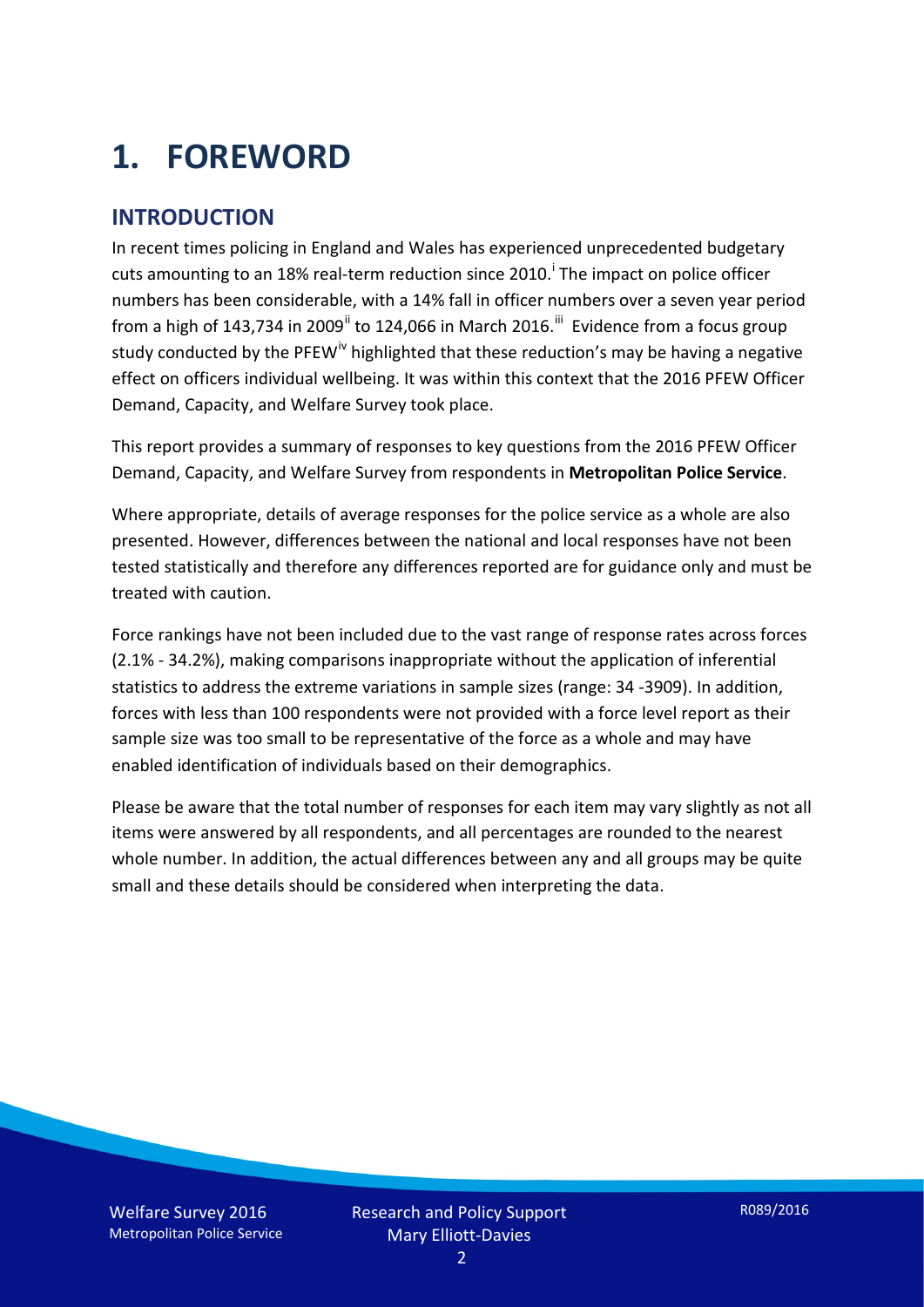#### **RESPONSE RATES AND DEMOGRAPHICS**

Survey responses were gathered over a four-week period in February 2016. All officers of the federated ranks in England and Wales were eligible to participate. Analyses were conducted on a sample of 16,841 responses drawn from all 43 forces across England and Wales.  $^1$  $^1$  The national response rate for the 2016 survey was 14%.

3903 responses were received from Metropolitan Police Service, representing a response rate of around 1[2](#page-2-1)%.<sup>2</sup> The margin of error for this report has been calculated using the size of the sample and the population. At a 95% confidence level, this force report has a 1% margin of error. If the margin of error is less than 5%, it can be considered to be within the normal bounds of academic rigor.<sup>[3](#page-2-2)</sup> If this threshold has not been met, the results from this report must be interpreted with caution.

Overall 1% of respondents (*N*=237) to the survey declined to state which force they belonged to. These responses have been included within the national data but are excluded from force-level analyses.

76% of responses from Metropolitan Police Service were received from male officers and 24% of responses were from female officers. In regards to rank, 73% of respondents from Metropolitan Police Service were Constables, 20% were Sergeants and 7% were Inspectors or Chief Inspectors. 9% of responses from Metropolitan Police Service were received from Black and Minority Ethnic (BME) officers.

-

<span id="page-2-0"></span> $1$  Data were removed where the respondent indicated they were not currently a police officer or they gave implausible answers – for full exclusion criteria, please see Houdmont & Elliott-Davies (2016).<br><sup>2</sup> Based on March 2016 Home Office figures of officer headcount.

<span id="page-2-1"></span>

<span id="page-2-2"></span> $3$  The generally accepted academic standards is a 95% confidence level with a 5% (or less) margin of error.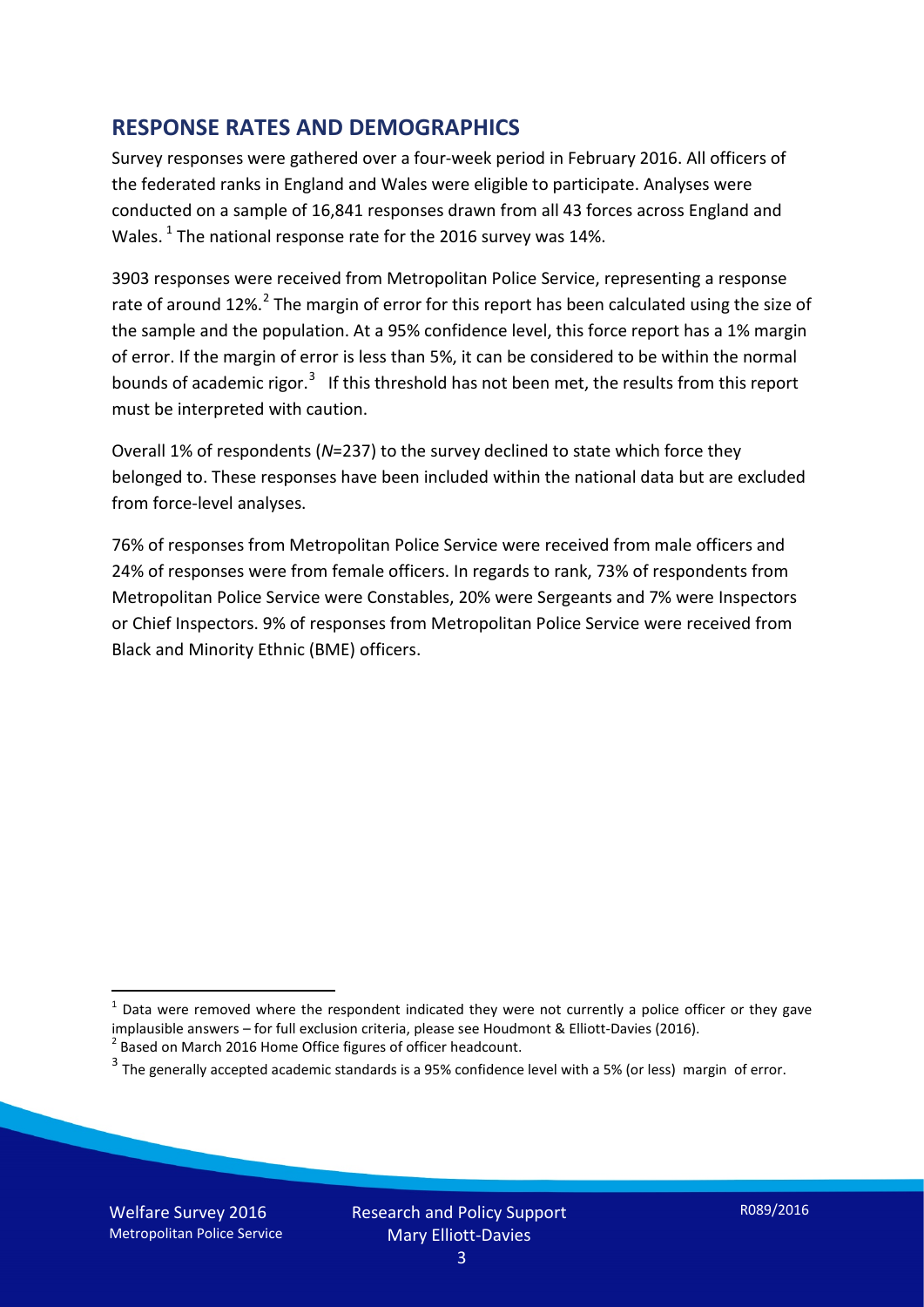# **2. DEMAND**

## **2.1. WORKLOAD**

63% of respondents from Metropolitan Police Service told us that their workload is currently too high. This was lower than the proportion of national respondents who reported their workload was too high (66%).

### **2.2. HSE MANAGEMENT STANDARDS**

The UK Health and Safety Executive published the Management Standards Indicator Tool (MSIT) to assist organisations in the assessment of workers exposure to dimensions of the psychosocial work en[v](#page-15-4)ironment that, if not properly managed, can lead to harm to health.<sup>v</sup> The 25-item version of the MSIT<sup>[vi](#page-15-5)</sup> contains four items that measure job demands.

27% of respondents from Metropolitan Police Service told us that they often or always have unachievable deadlines, and 38% that they have to neglect some tasks because they have too much to do. Findings for the MSIT job demand items for Metropolitan Police Service are presented in Figure 1 below.



#### *Figure 1. Metropolitan Police Service: HSE MSIT Job Demands*

Welfare Survey 2016 Metropolitan Police Service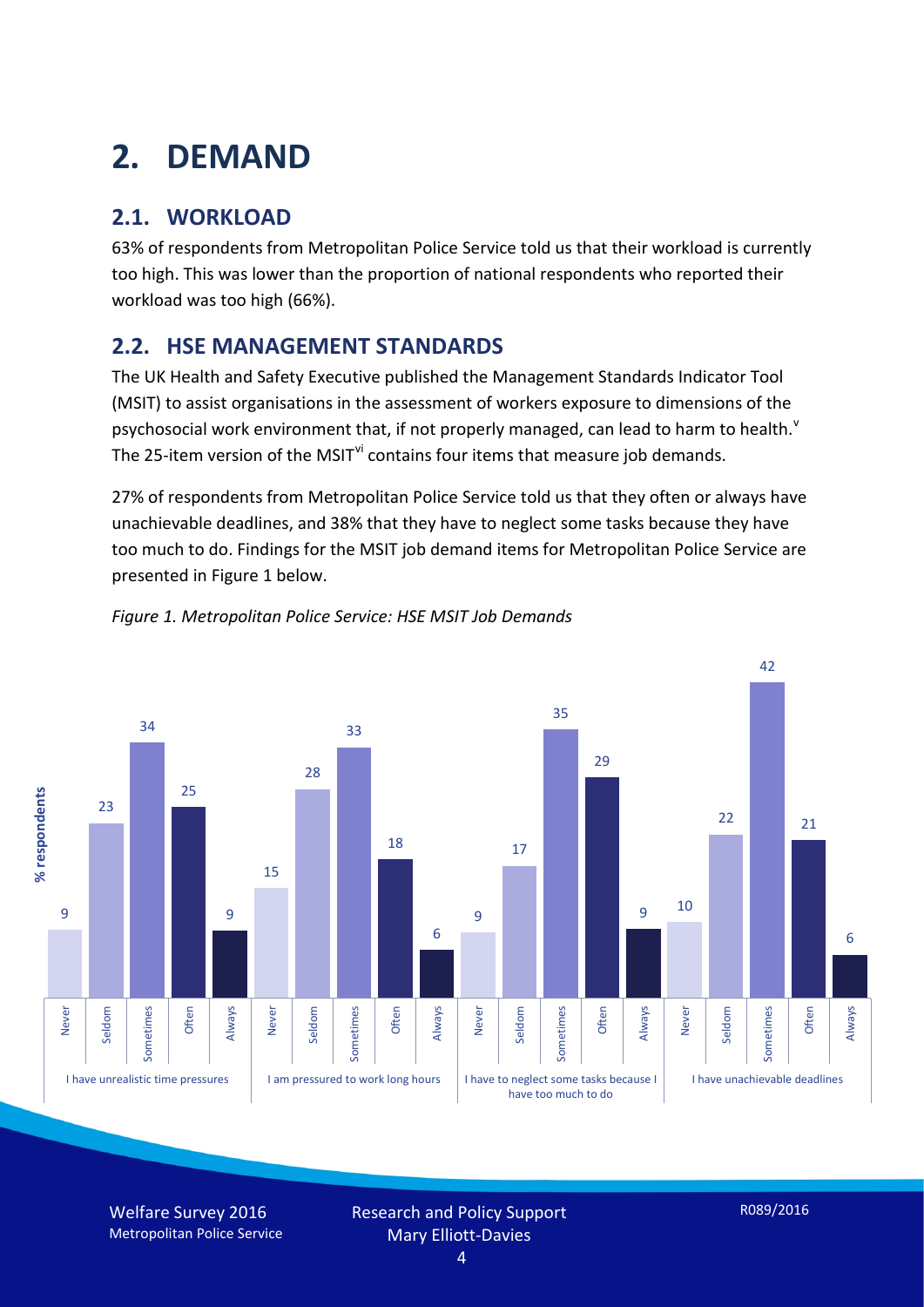#### **2.3. AMOUNT AND PACE OF WORK**

A set of statements were developed for the current study to assess aspects of job demands in regards to the amount and pace of work. Findings for Metropolitan Police Service are presented in Figure 2.





59% of respondents from Metropolitan Police Service *disagreed* or *strongly disagreed* that they were able to meet all of the conflicting demands on their time and 78% of respondents from Metropolitan Police Service *disagreed* or *strongly disagreed* that there are enough officers to manage all the demands made on their team/unit.

Welfare Survey 2016 Metropolitan Police Service

% respondents **% respondents**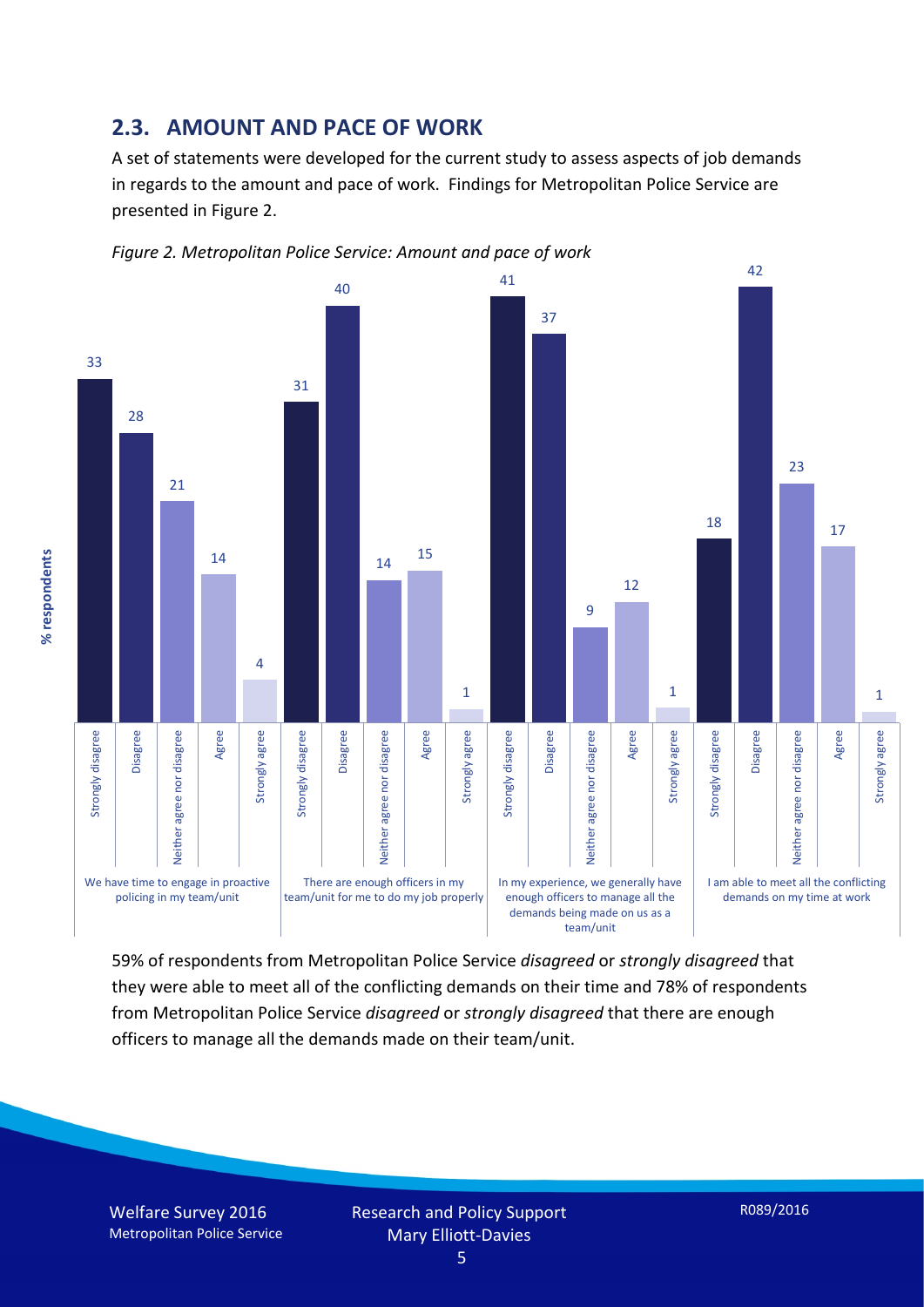# **3. CAPACITY**

#### **3.1. MINIMUM OFFICER STAFFING**

We asked respondents whether or not their team or unit has a minimum officer staffing level and 74% of respondents from Metropolitan Police Service indicated that their team or unit had a minimum officer staffing level. Among respondents whose team or unit had a minimum officer staffing level, 21% indicated that this level was achieved *never* or *rarely*.

#### **3.2. OFFICER STAFFING ARRANGEMENTS**

Respondents were asked whether they had been told how officer staffing levels in their team/unit were determined and whether they felt it was effective. 63% of respondents from Metropolitan Police Service indicated that they had not been told how officer staffing levels are determined, whilst 64% *disagreed* or *strongly disagreed* that the way officer staffing levels are determined seems to be effective. An additional set of statements were developed for this survey to assess aspects of capacity to meet job demands. Results for Metropolitan Police Service are below.



*Figure 3. Metropolitan Police Service: Capacity to deal with workload*

Welfare Survey 2016 Metropolitan Police Service

respondents **% respondents**

 $\bar{\mathbf{x}}$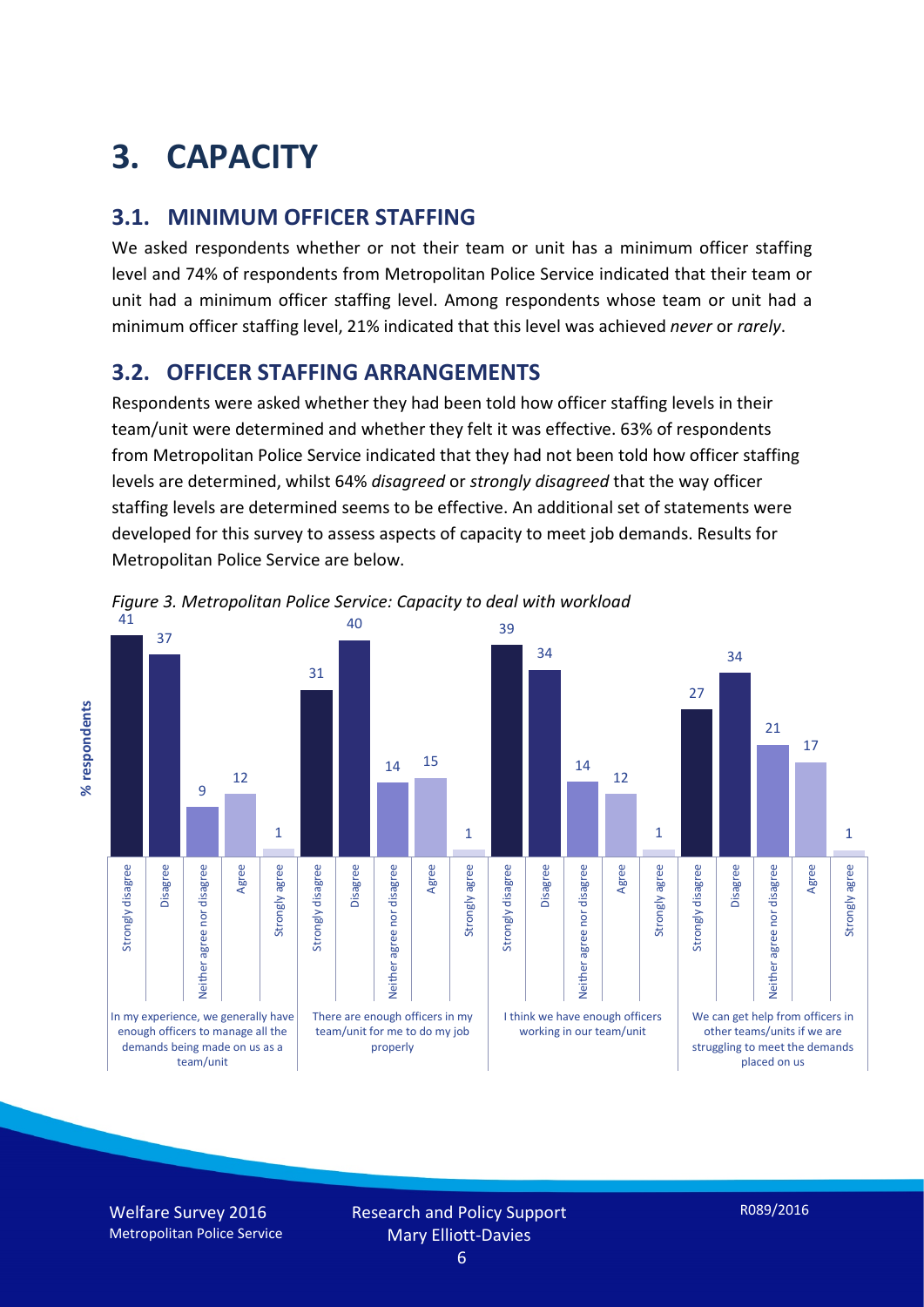## **4. WORK PATTERNS**

#### **4.1. SHIFTS**

Respondents were invited to indicate which of broad shift patterns they typically worked (indicated in Figure 4) and, to the nearest hour, how long their shifts are supposed to last.

5% of respondents from Metropolitan Police Service reported their formal shift duration was more than the 8- 10 hours advised by the Health and Safety Executive<sup>[vii](#page-15-6)</sup> and the Police Negotiating Board.<sup>[viii](#page-15-7)</sup>

#### *Figure 4. Metropolitan Police Service: Shift rotation*



#### **4.2. SINGLE CREWING**

Among respondents from Metropolitan Police Service, for whom this item was applicable (*N*=*3387*), 28% reported being single crewed either *often* or *always* over the previous 12 month period, this can be compared with 73% of respondents from the national sample.

#### **4.3. BREAKS, REST DAYS AND ANNUAL LEAVE**

47% of respondents from Metropolitan Police Service were *never* or *rarely* able to take their full rest break entitlement, and 79% reported having had two or more rest days cancelled in the previous 12 month period.

29% of respondents from Metropolitan Police Service told us that they have not been able to take their full annual leave entitlement in the previous 12 month period.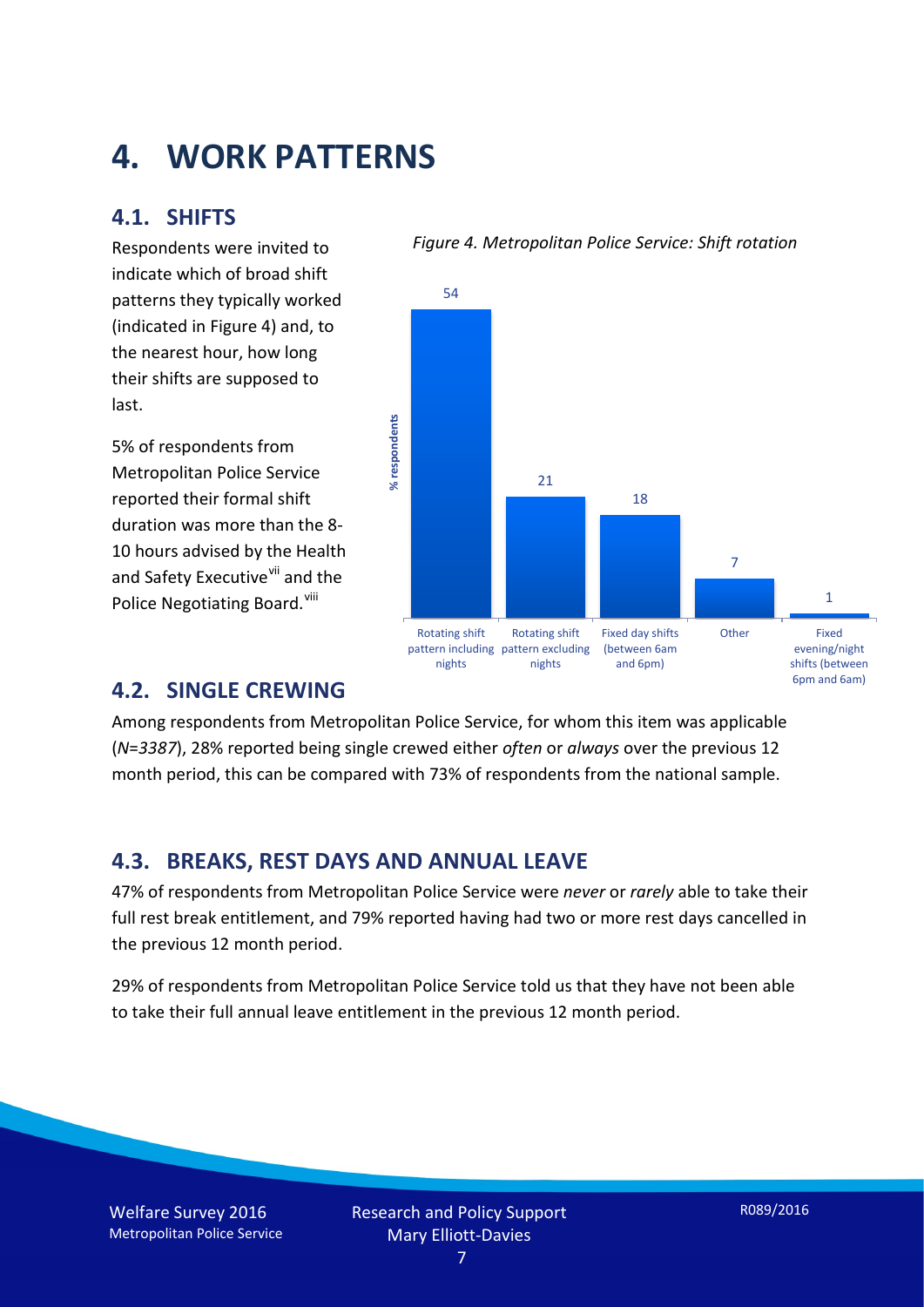# **5. MENTAL HEALTH AND WELLBEING**

### **5.1. SINGLE ITEM INDICATOR**

A top-level broad overview of mental wellbeing was established using an item that asked respondents to indicate whether they had experienced feelings of stress, low mood, anxiety, or other difficulties with their health and wellbeing over the last 12 months.

75% of respondents from Metropolitan Police Service indicated that they had experienced feelings of stress, low mood, anxiety, or other difficulties with their health and wellbeing over the last 12 months. 90% also indicated that these feelings were caused, or made worse by work.

#### **5.2. MENTAL WELLBEING**

Mental wellbeing can be broadly conceptualized as having two dimensions. The first concerns positive affect (i.e. pleasurable aspects of wellbeing such as feelings of optimism, cheerfulness, and relaxation). The second concerns psychological functioning (i.e. such as clear thinking, self-acceptance, personal development, competence, and autonomy).

To investigate mental wellbeing in more detail the two-dimensional structure of mental wellbeing described above was assessed using the short Warwick-Edinburgh Mental Wellbeing Scale.<sup>[ix](#page-15-8)</sup> The use of this scale, which has been widely used in a number of settings, helps us to measure the incidence of wellbeing in the police in a reliable way, allowing credible comparisons. The scale asks individuals to rate their experience during the last two weeks for seven positively framed statements.

Findings for the items for the short Warwick-Edinburgh Mental Wellbeing Scale for Metropolitan Police Service are presented in Figure 5 alongside those for the general public.

#### **5.3. HELP SEEKING**

A question was applied to identify those who had ever **sought help** for feelings of stress, low mood, anxiety, or any other difficulties with mental health and wellbeing. Examples of sources of help were provided including GP, occupational health department, psychologist, therapist, and counsellor.

30% of Metropolitan Police Service respondents had previously sought help for feelings of stress, low mood, anxiety or other difficulties with their mental health and wellbeing, of which 49% had done so within the last 12 months.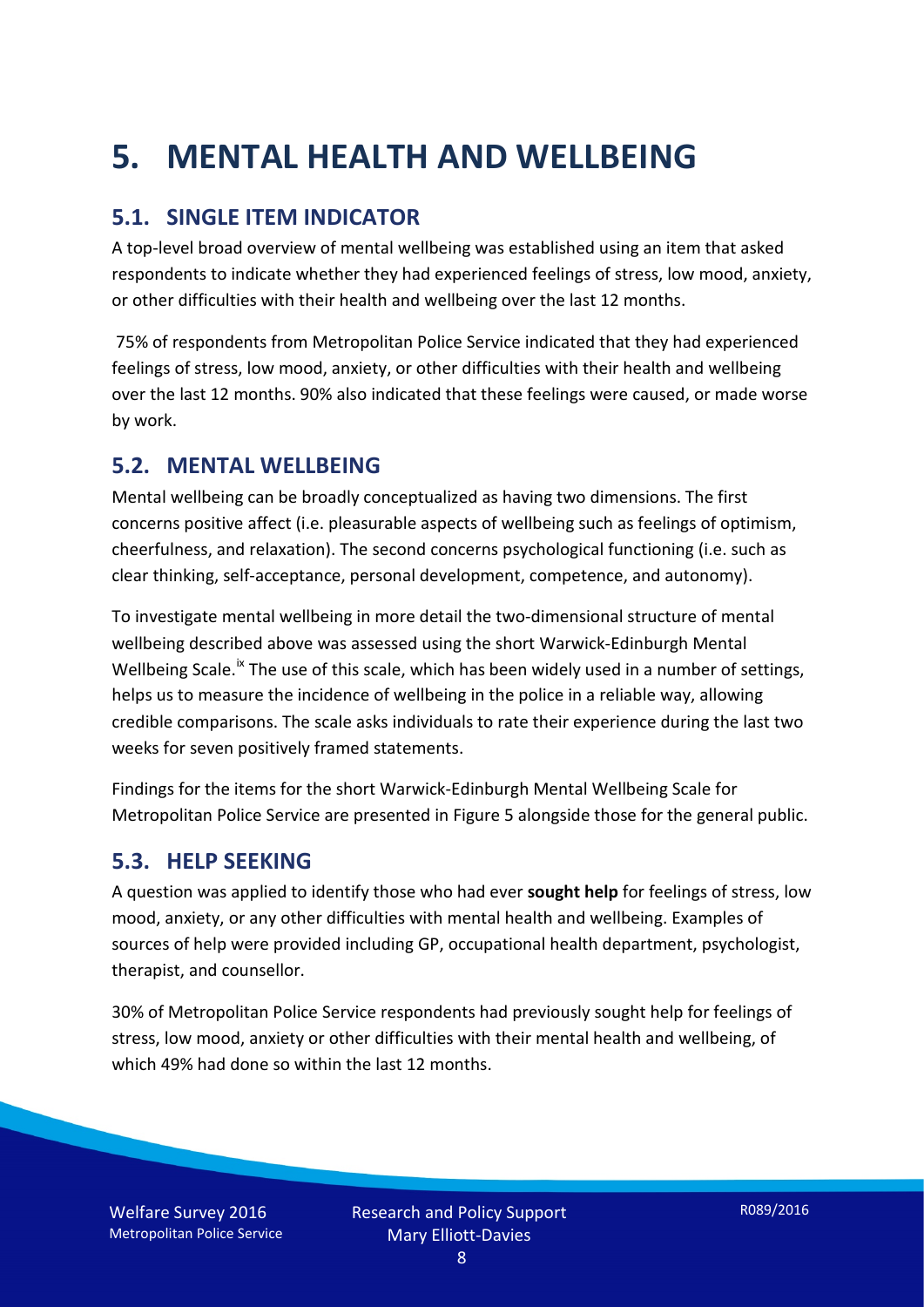

*Figure 5. Metropolitan Police Service:* The Short Warwick-Edinburgh Mental Wellbeing Scale*.*

General Population: North West [England] Mental Wellbeing Survey (2012-23)

Local Response: PFEW Welfare Survey (2016)

#### **5.4. STRESS**

Work related stress was measured using a single-item measure. 32% of respondents from Metropolitan Police Service presented with a non-diagnostic case of work-related stress.<sup>[x](#page-15-9)</sup> Stress outside of work was assessed using an adaptation of the work-related stress measure. 10% of respondents from Metropolitan Police Service presented with a non-diagnostic case of stress outside of work.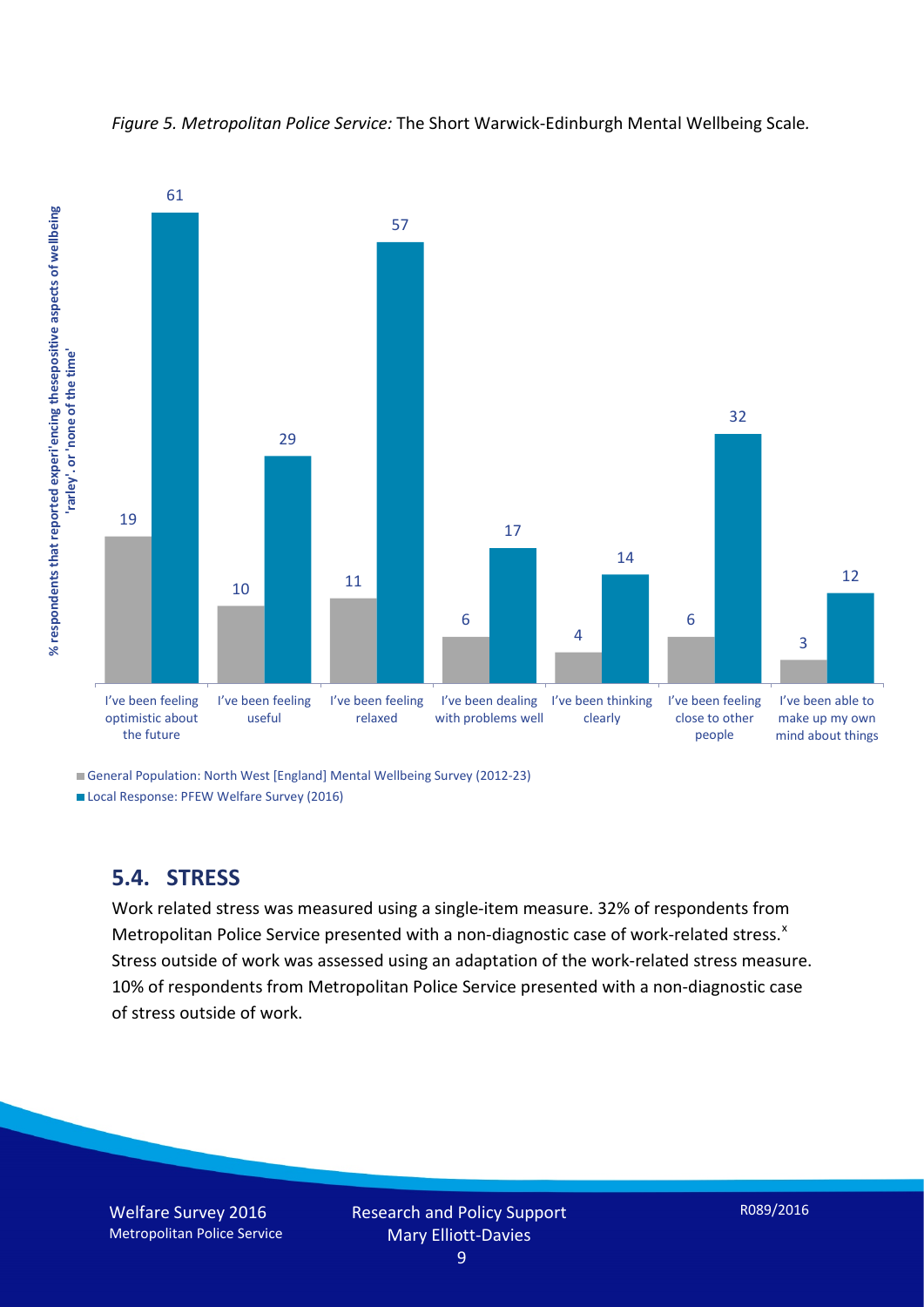# **6. ORGANISATIONAL SUPPORT: MENTAL HEALTH & WELLBEING**

Participants who indicated that they had sought help for difficulties with mental health and wellbeing were presented with additional questions concerning disclosure to a line manager.

#### **6.1. DISCLOSURE**

55% of respondents reported that they had disclosed seeking mental health and wellbeing support to their line managers.

#### **6.2. REASONS FOR NON-DISCLOSURE**

Respondents who did not disclose that they were seeking mental health and wellbeing support were asked to indicate why. Findings are presented in Figure 6 below. Respondents were able to cite as many reasons as applicable.





Reasons for non-disclosure

#### **D**Other

- I didn't want to be treated differently (in a negative way)
- I It wasn't affecting my work so I didn't feeli like I needed to
- I thought it would negatively affect my opportunities for promotion and/or specialisation
- I was worried that my other colleagues would find out

Welfare Survey 2016 Metropolitan Police Service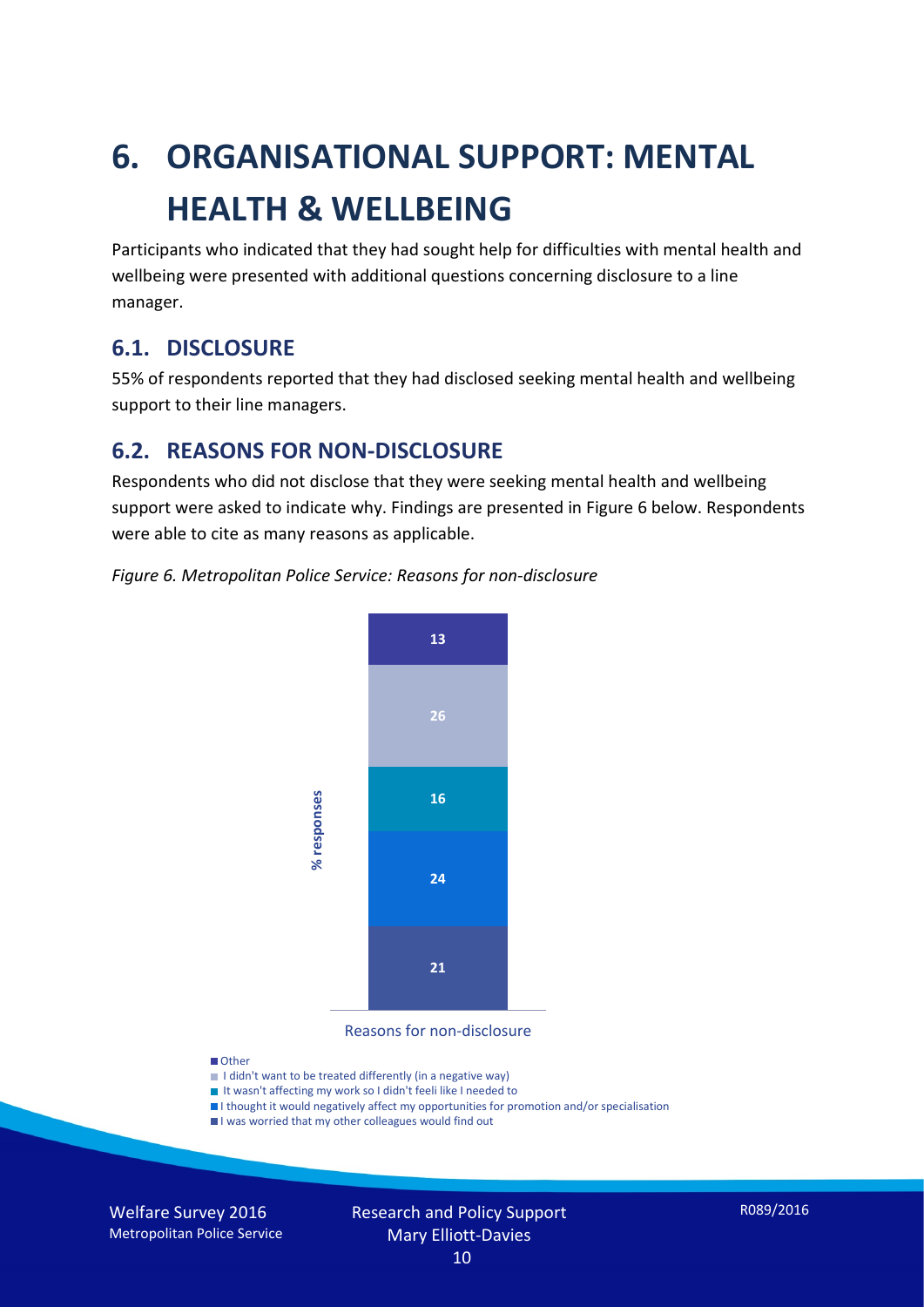#### **6.3. LOCAL ATTITUDES TO MENTAL HEALTH AND WELLBEING**

All respondents were asked about the attitude of the police service towards mental health and wellbeing. Nationally, these were found to be fairly negative. Figure 7 below shows the perception reported by respondents from Metropolitan Police Service.



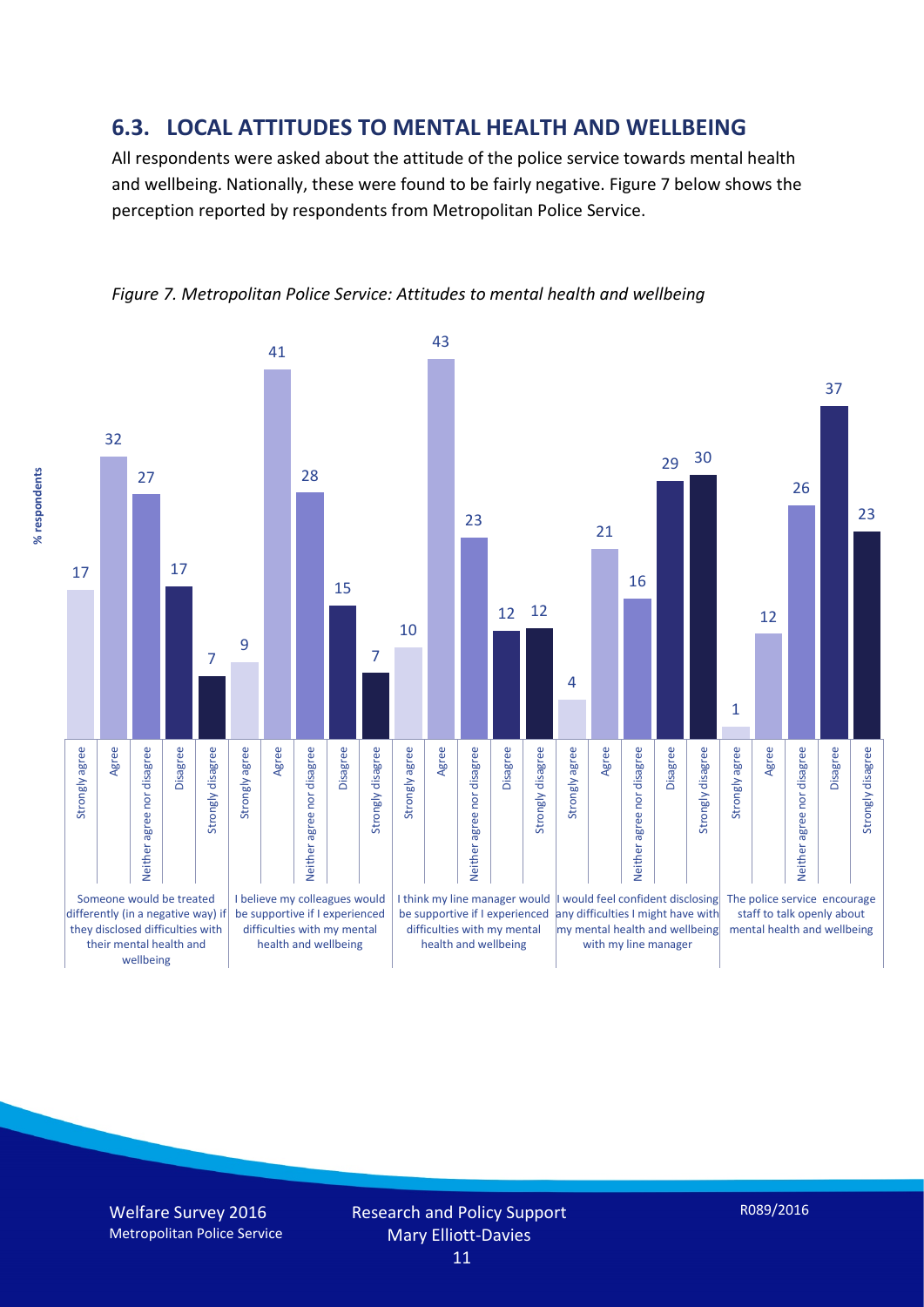# **7. ABSENCE BEHAVIOUR**

## **7.1. ABSENCE**

52% of respondents from Metropolitan Police Service reported one or more days of sickness absence and 24% of respondents indicated that at least one day of their sickness absence was attributable to stress, depression, or anxiety.

## **7.2. PRESENTEEISM AND LEAVEISM**

Presenteeism is the act of attending work while ill. This has been shown to be associated with subsequent health decline, particularly in relation to burnout, $x_i$  and can to lead to elevated absenteeism.<sup>[xii](#page-16-1)</sup> Moreover, evidence suggests that presenteeism can compound the effects of the initial illness and negatively influence job satisfaction, resulting in negative job attitudes and withdrawal from work.<sup>[xiii](#page-16-2)</sup>

Leaveism is a recently coined term to describe hidden sickness absence and work undertaken during rest periods including using allocated time off such as annual leave entitlements to take time off when they are in fact unwell. Findings for Metropolitan Police Service are presented in Figure 8 below.



#### *Figure 8. Metropolitan Police Service: Absence behaviours*

Welfare Survey 2016 Metropolitan Police Service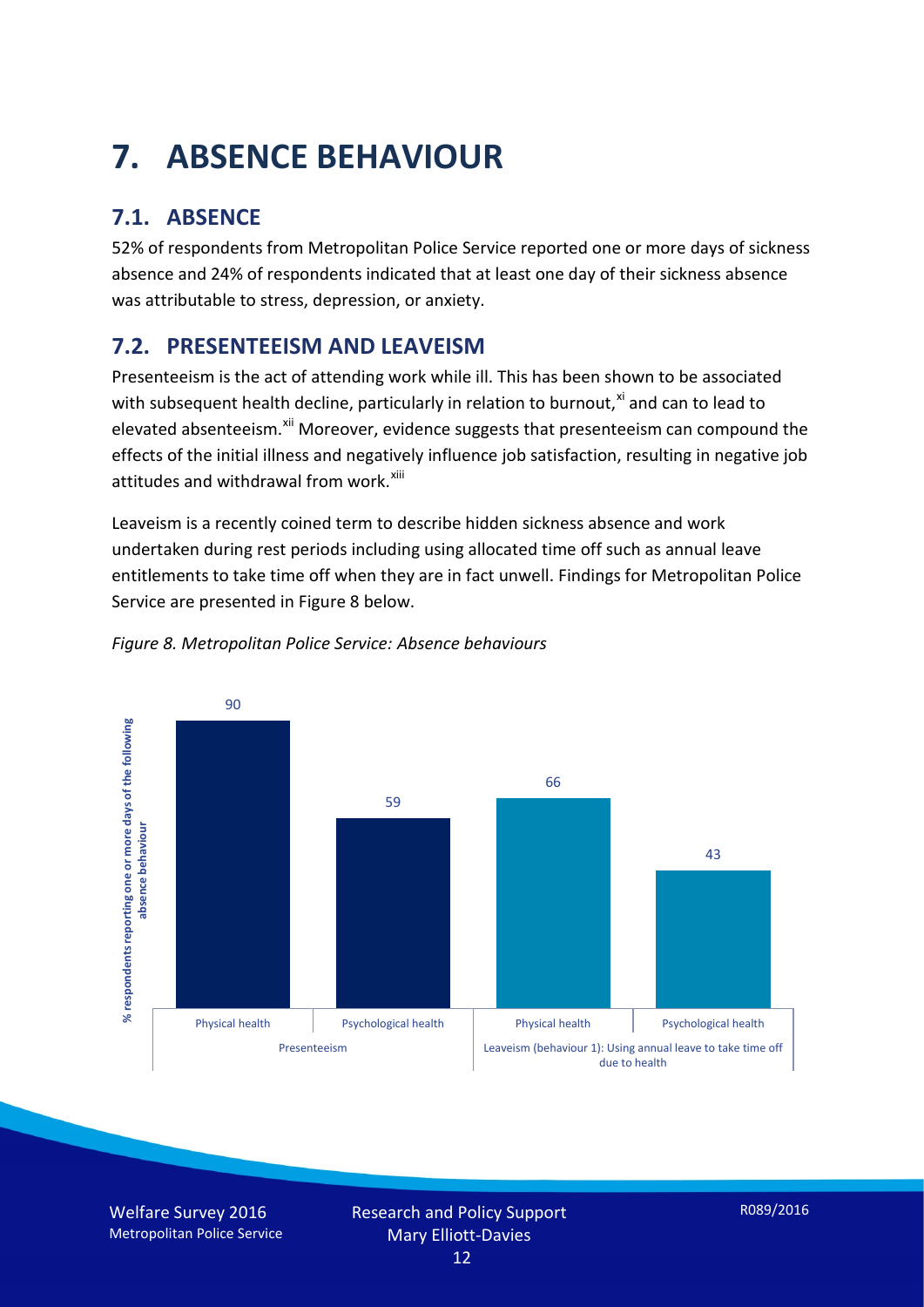# **8. ACCIDENTS, VIOLENCE AND INJURIES**

## **8.1. VIOLENCE**

% respondents **% respondents** Verbal and physical violence was assessed using four questions regarding how often officers received verbal insults, verbal threats, unarmed physical attacks, and attacks with a weapon from members of the public over the previous 12 months. Findings are presented in Figure 9 below.

*Figure 9. Metropolitan Police Service: Frequency of verbal and physical violence from members of the public* 65

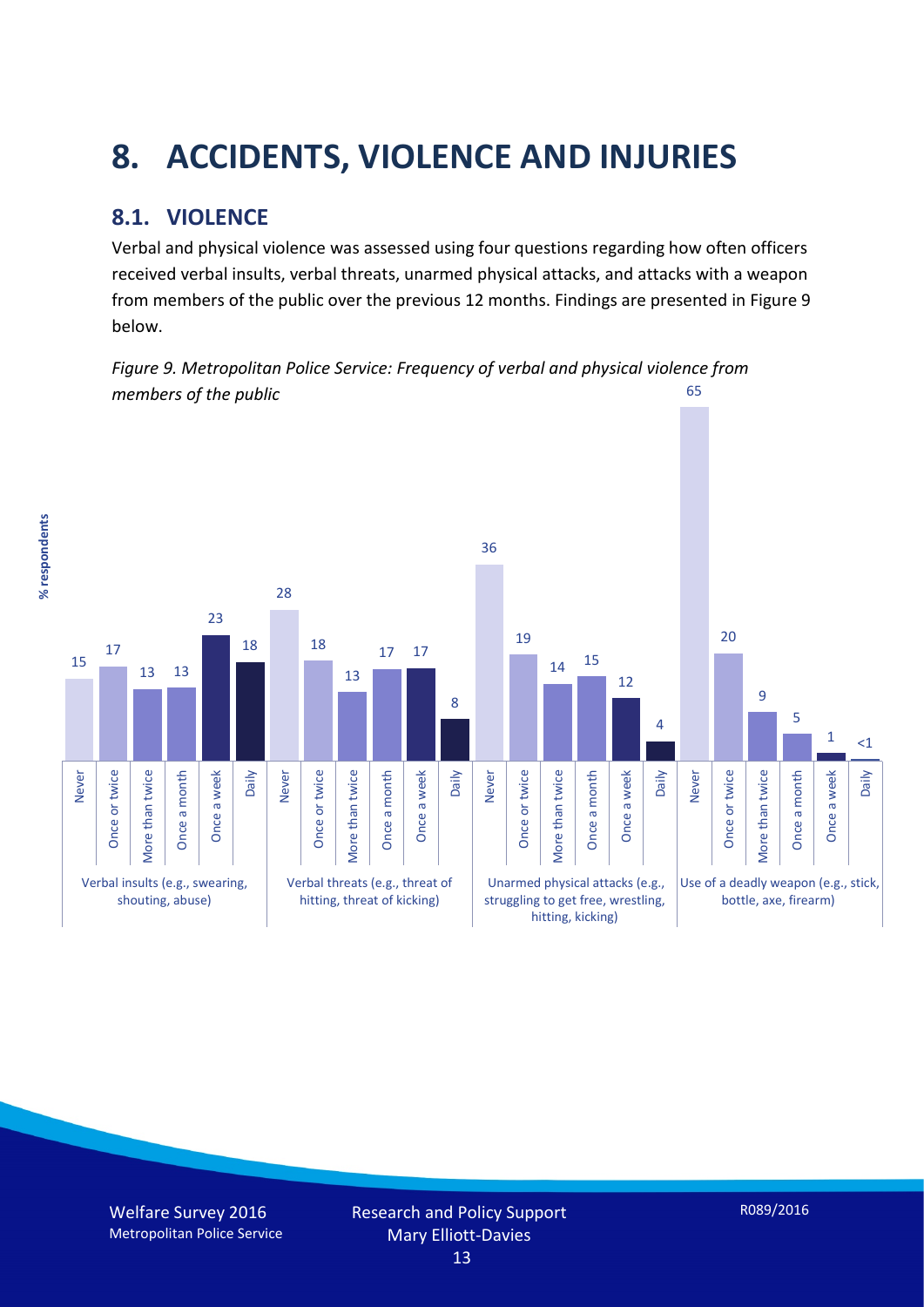#### **8.2. INJURIES DUE TO ACCIDENTS AND VIOLENCE**

19% of Metropolitan Police Service respondents reported that they had suffered one or more injuries that required medical attention as a result of **work-related violence** in the last year – losing more than 1506 days in sickness absence. Whilst 28% of Metropolitan Police Service respondents also reported that they had suffered one or more injuries that required medical attention as a result of **work-related accidents** in the last year – losing more than 4075 days in sickness absence.

Welfare Survey 2016 Metropolitan Police Service Research and Policy Support Mary Elliott-Davies

R089/2016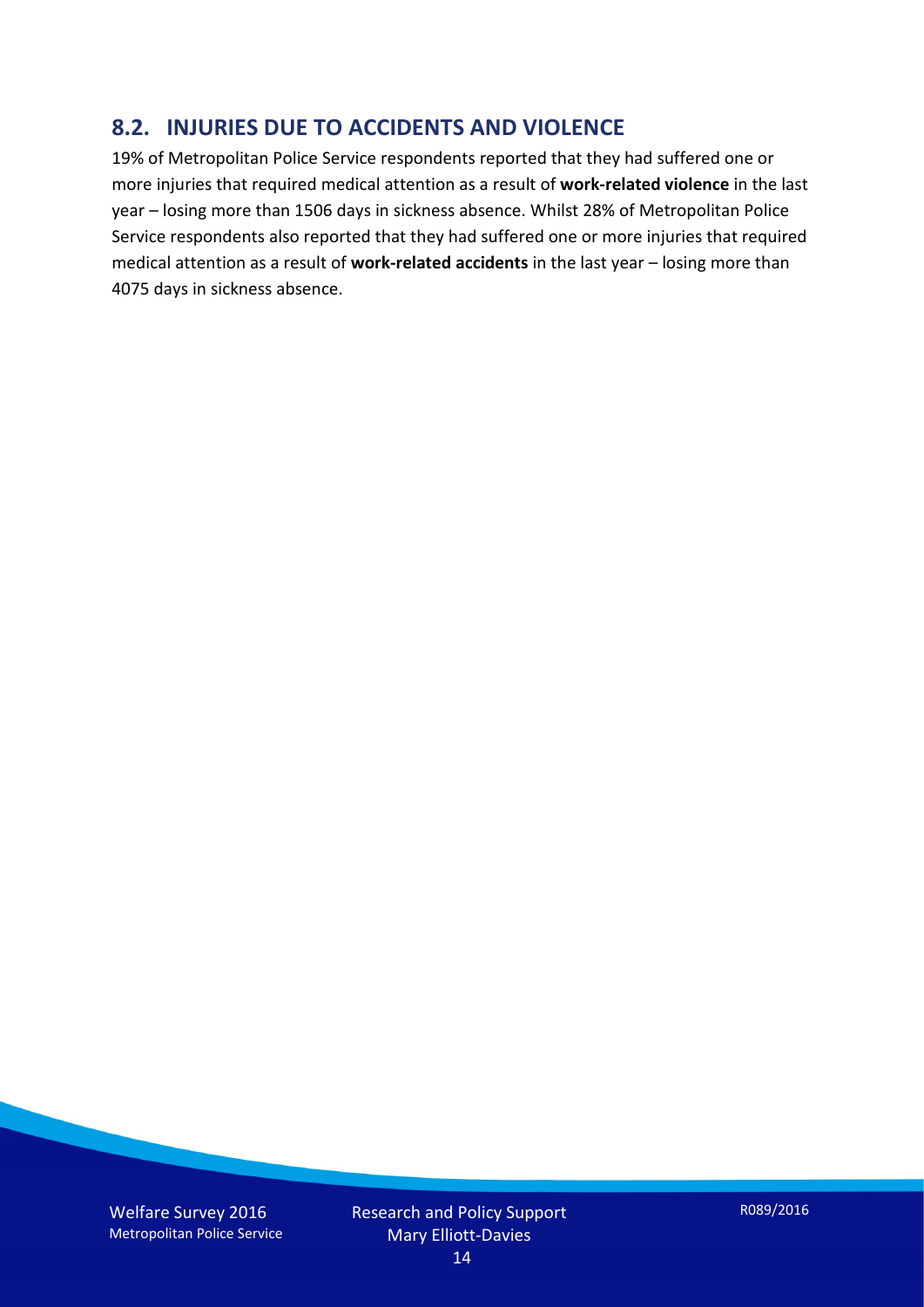## **9. Notes for JBBs**

Additional findings from the 2016 welfare survey are available on request from the Research and Policy department.

The findings of the survey can also be broken down in more detail in terms of different demographic groups, such as rank, role or length of service. However please be aware that we can only go into a certain level of detail with this demographic data in order to preserve respondents' confidentiality.

JBBs wishing to obtain further information can contact Mary Elliott-Davies [\(mary.elliott](mailto:mary.elliott-davies@polfed.org)[davies@polfed.org\)](mailto:mary.elliott-davies@polfed.org) to discuss their requirements. The Research and Policy Department only has one member of staff responsible for these data requests therefore please bear this in mind when contacting the team.

All other interested parties should speak to their local JBB in the first instance.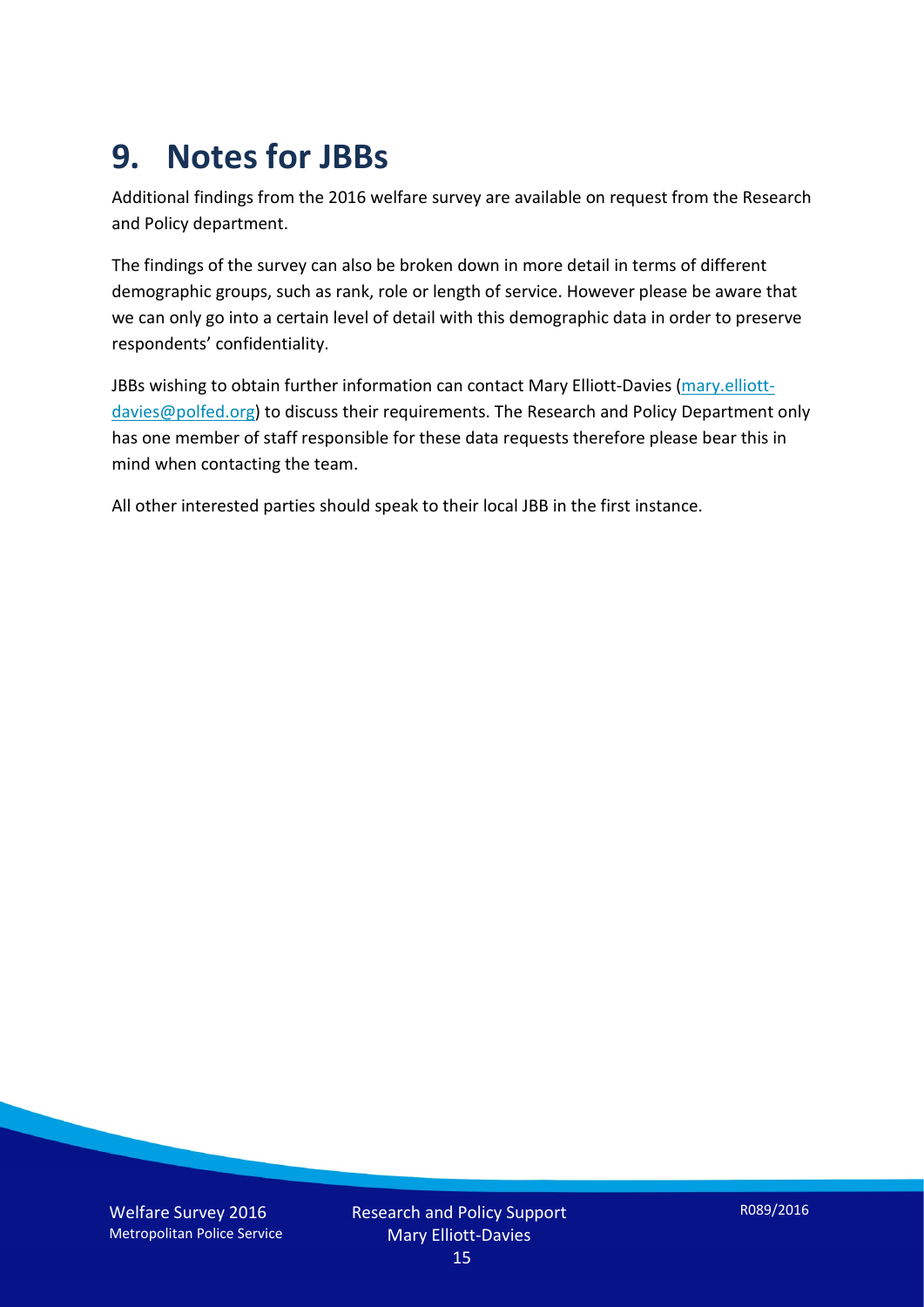# **10. REFERENCES**

<span id="page-15-0"></span>i National Audit Office (2015). Financial Sustainability of Police Forces in England and Wales. Retrieved September 12, 2016, fro[m https://www.nao.org.uk/wp](https://www.nao.org.uk/wp-content/uploads/2015/06/Financial-sustainability-of-police-forces.pdf)[content/uploads/2015/06/Financial-sustainability-of-police-forces.pdf](https://www.nao.org.uk/wp-content/uploads/2015/06/Financial-sustainability-of-police-forces.pdf)

<span id="page-15-1"></span><sup>ii</sup> Home Office (2010). Police Service Strength: England and Wales, 31 March 2010. Retrieved September 12, 2016, from [https://www.gov.uk/government/uploads/system/uploads/attachment\\_data/file/115745/hosb1410](https://www.gov.uk/government/uploads/system/uploads/attachment_data/file/115745/hosb1410.pdf) [.pdf](https://www.gov.uk/government/uploads/system/uploads/attachment_data/file/115745/hosb1410.pdf)

<span id="page-15-2"></span><sup>iii</sup> Home Office (2016). Police Workforce, England and Wales, 31 March 2016. Statistical Bulletin 05/16. Retrieved September 12, 2016, fro[m https://www.gov.uk/government/statistics/police](https://www.gov.uk/government/statistics/police-workforce-england-and-wales-31-march-2016)[workforce-england-and-wales-31-march-2016](https://www.gov.uk/government/statistics/police-workforce-england-and-wales-31-march-2016)

<span id="page-15-3"></span><sup>iv</sup> Elliott-Davies, M., Donnelly, J., Boag-Munroe, F., & Van Mechelen, D. (2016). 'Getting a battering' The perceived impact of demand and capacity imbalance within the Police Service of England and Wales: A qualitative review. The Police Journal, 89, 2, 93-116.

<span id="page-15-4"></span><sup>v</sup> Cousins, R., Mackay, C., Clarke, S., Kelly, C., Kelly, P., & McCaig, R. (2004). 'Management Standards' and work-related stress in the UK: Practical development. *Work & Stress, 18*, 113–136; Mackay, C., Cousins, R., Kelly, P., Lee, S., & McCaig, R. (2004). 'Management Standards' and work-related stress in the UK: Policy background and science. *Work & Stress, 18*, 91–112.

<span id="page-15-5"></span>vi Edwards, J., & Webster, S. (2012). Psychosocial risk assessment: Measurement invariance of the UK Health and Safety Executive's Management Standards Indicator Tool across public and private sector organizations. *Work & Stress, 26*, 130–142

<span id="page-15-6"></span>vii HSE.(2006).Managing shift work: *Health and Safety Guidance*. HSE Books, HSG256, ISBN 9780717661978, Crown Copyright.

<span id="page-15-7"></span>viii Home Office. (2010). Guidance on Variable shift arrangements for police officers [PNB circular] 016-2010.

<span id="page-15-8"></span><sup>ix</sup> Stewart-Brown, S., Tennant, A., Tennant, R., Platt, S., Parkinson, J., & Weich, S. (2009). Internal construct validity of the Warwick-Edinburgh Mental Well-being Scale (WEMWBS): A Rasch analysis using data from the Scottish Health Education Population Survey. *Health and Quality of Life Outcomes, 7*: 15.

<span id="page-15-9"></span>x Smith, A., Johal, S., Wadsworth, E., Davey Smith, G., & Peters, T. (2000). The Scale of Perceived Stress at Work: The Bristol Stress and Health at Work Study. Contract Research Report 265/2000. Sudbury: HSE Books.